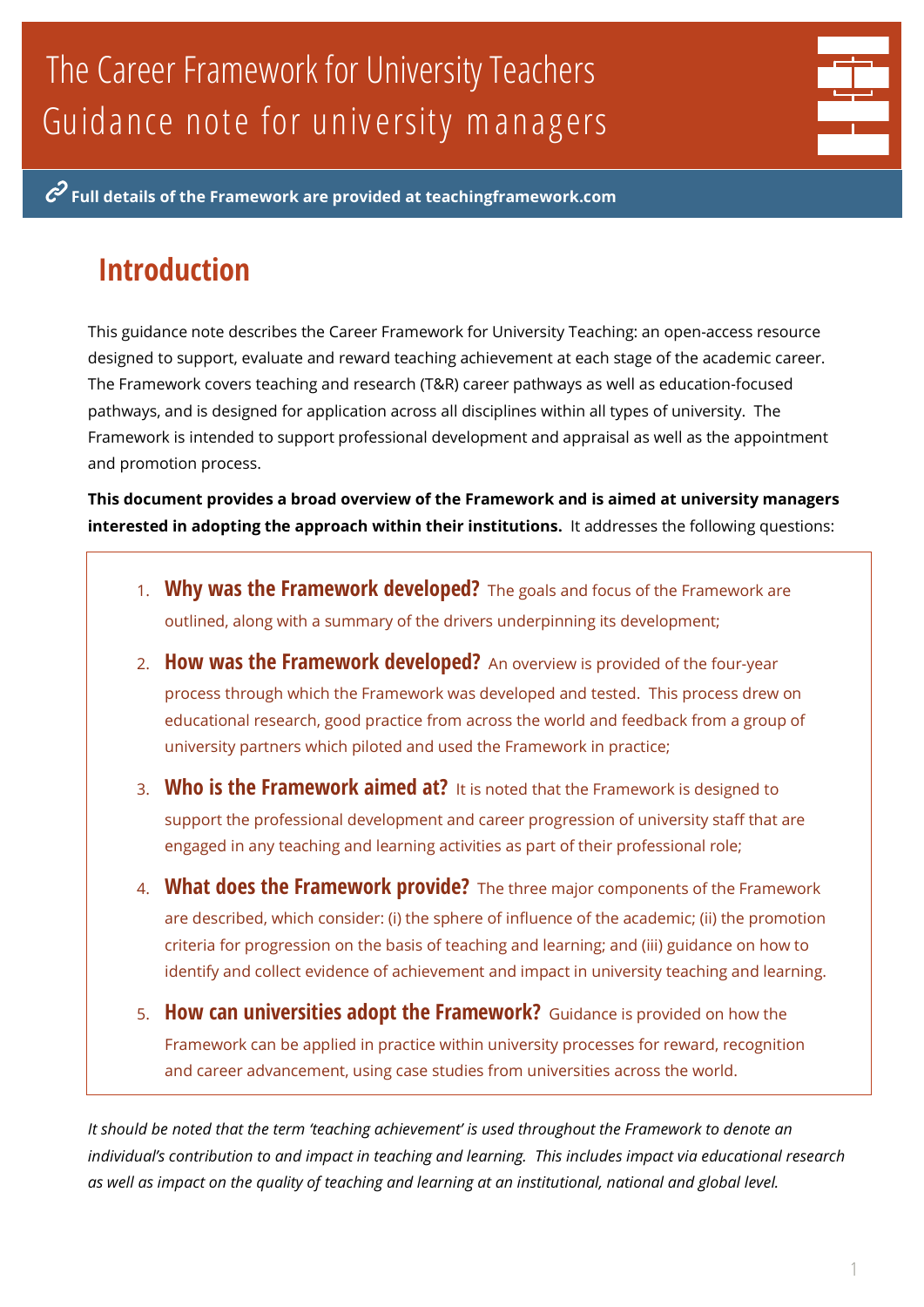

# **Why was the Framework developed?**

The mission of higher education includes the promotion of excellence in research and teaching. However, it is widely recognised that the systems by which academic staff are evaluated and rewarded focus primarily on their research performance. To date, teaching excellence has played a much less central role in career advancement. Universities have sought to give greater recognition to an academic's teaching contribution; however, these changes have affected only a very small section of the academic community.

As Figure 1 indicates, many universities set, either explicitly or implicitly, a minimum threshold for teaching quality. So an academic whose teaching contribution falls below an acceptable standard, marked Ⓐ in Figure 1, may find it difficult to progress up the career ladder. At the same time, many universities provide promotion pathways for those seen as outstanding with respect to teaching and learning, whose teaching achievement extends beyond point ® in Figure 1. The members of this small group are likely to be making high-profile and externally-recognised contributions to teaching and learning, often as part of an education-focused role, and find that these achievements add weight to their promotion cases.

However, for the large majority of academic staff, particularly those on 'standard' T&R contracts, any teaching contributions beyond the minimum threshold are unlikely to have a major impact on their chances of promotion at any stage of their career. Despite what might be written in the university's promotion guidelines, the reality for most academics performing above the minimum threshold is that their teaching achievements make little difference to their career prospects.



While many universities are committed to improving the recognition of teaching throughout all stages of the academic career, two major structural barriers to change are apparent:

- 1. the **absence of a clear definition of teaching achievement** at each stage of the career ladder;
- 2. the **inadequacy of the forms of evidence** currently used to demonstrate and evaluate the teaching contribution of academics.

Without the tools to assess and compare the quality of an academic's educational contribution, the research-dominant culture within higher education is unlikely to change. **In other words, if recognition of teaching in higher education is to be improved, so must the ways in which we assess it.**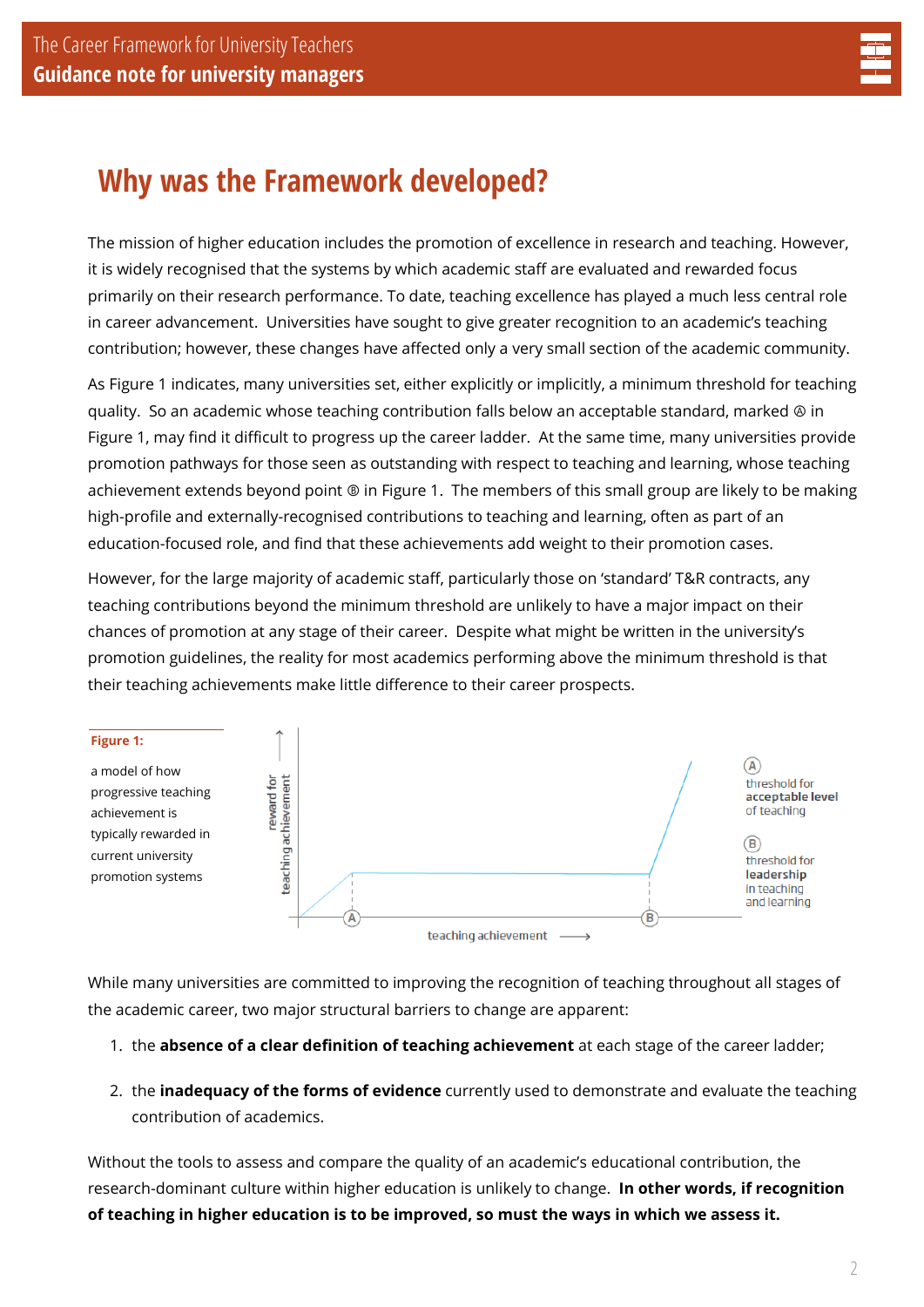

**Further details of the Framework's development process: teachingframework.com/about/how**

### **How was the Framework developed?**

The Framework was commissioned and funded by the Royal Academy of Engineering (RAEng) and authored by an independent consultant, Dr Ruth Graham. As outlined below, it was developed and tested through a phased process over the course of four years:

- **Phase A:** during 2014–15, survey (n=604) and interview (n=52) **evidence was captured to distil perspectives from across the UK higher education community on how teaching achievement is recognised and rewarded in academic careers**;
- **Phase B:** during 2015, a review was undertaken of **current practices and the global state of the art** in the evaluation and reward of university teaching achievement. The review was informed by a range of evidence, including interviews with global experts in university teaching and learning; a review of the promotion guidelines of top-ranked universities; and interviews with academics about their experiences of citing teaching achievement to support cases for career progression;
- **Phase C:** based on the design principles established through the first two phases of work, Phase C of the study (undertaken during 2015–2016) was concerned with **building a draft framework to guide career advancement on the basis of university teaching and learning**. The draft was reviewed by a panel of global experts in university teaching and learning;
- **Phase D:** conducted between 2016–2018, the final phase of the study brought together 15 partner universities from across the world (including the National University of Singapore, the University of New South Wales and University College London) to provide **feedback on the Framework**, thus allowing iterative improvements to be made.

**In April 2018, the Framework was launched** by the Royal Academy of Engineering

### **Who is the Framework aimed at?**

### What type of university is the Framework aimed at?

The Framework is designed for application across **all disciplinary and geographic contexts**, and for **any higher education institution** where teaching takes place.

#### What type of academic is the Framework aimed at?

The Framework is designed for use by **all academics with any responsibility for teaching**, ranging from those whose career progression will be based predominantly on their educational achievements, to those for whom teaching will be a much less significant driver for career advancement.

The Framework rests on the principle that all academics who teach – regardless of their role or professional priorities – should continue to strengthen the quality and impact of their teaching activities throughout their career.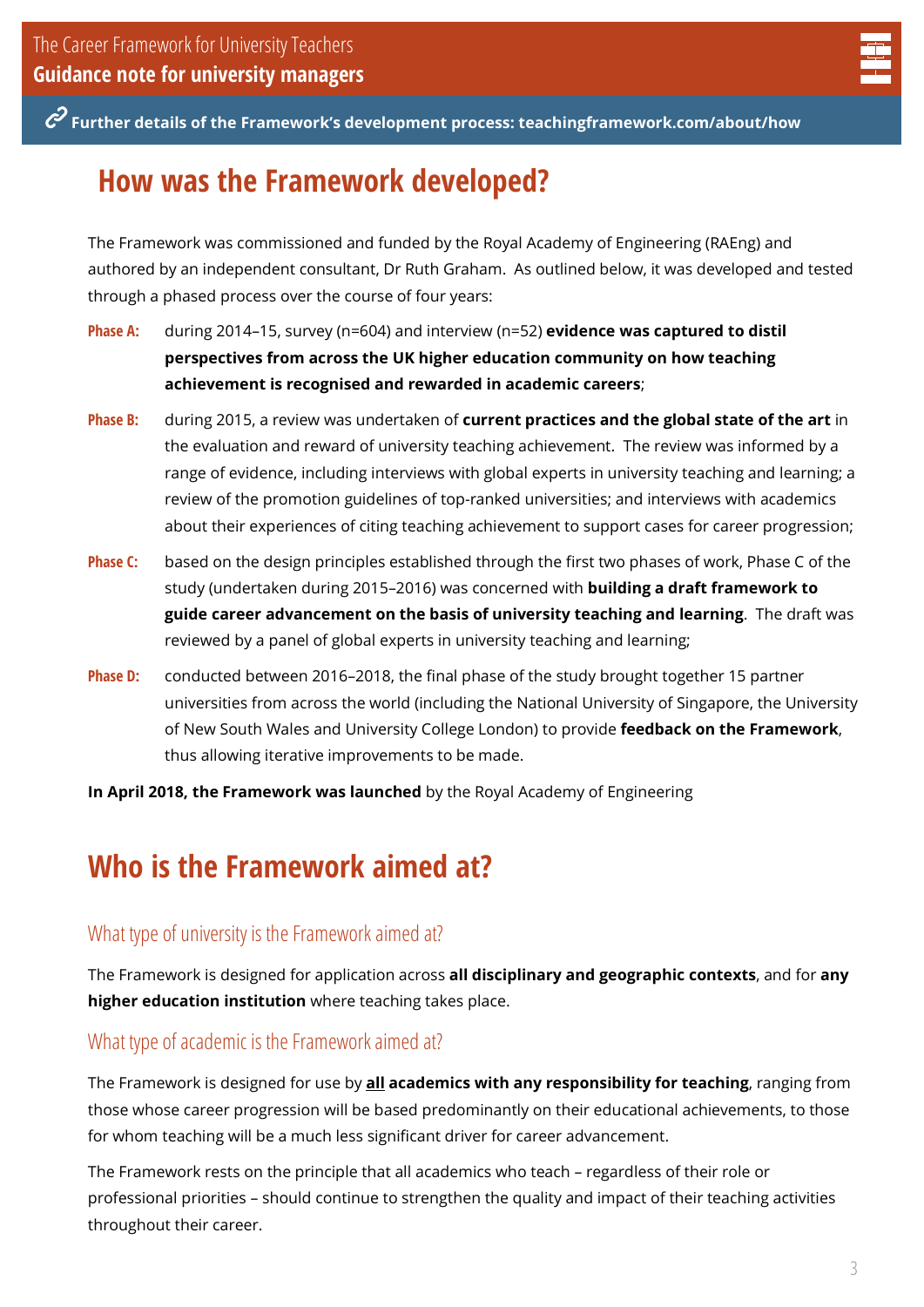**The Framework can be accessed at teachingframework.com/framework/**

# **What does the Framework offer teaching-active academics?**

- **a structured pathway of career progression on the basis of the academic's contribution to university teaching and learning;**
- **an evidence base through which to demonstrate the academic's teaching achievement during appointment, promotion, professional development and annual appraisal.**

The Framework is structured around four progressive levels of university teaching achievement.Level 1 – 'the effective teacher' – represents a threshold of teaching achievement which all academics should attain. Level 4 – 'the national and global leader in teaching and learning' – is likely to be reserved for those progressing to full professorships solely or predominantly on the basis of their teaching achievements.

The Framework would be used in conjunction with evidence of achievement in other domains of the academic role, such as research or technology transfer.

**For each of the four levels, the Framework addresses the following three questions:**





### What is the academic's sphere of impact in their teaching and learning activities?

Progression through the Framework's four levels is underpinned by the academic's breadth and quality of impact. To progress beyond the lower levels of the Framework, an academic must widen their sphere of impact in teaching and learning beyond the students they teach and tutor. With progression, this *sphere of impact* expands to encompass (i) the environment for teaching and learning within and beyond their institution, and/or (ii) pedagogical scholarship that influences both educational knowledge and practice.



### What promotion criteria define the academic's achievements in teaching and learning?

The Framework provides promotion criteria that are conceptualised around the key capabilities that determine achievement at each level.



### What <u>forms of evidence</u> can be used to demonstrate the academic's teaching achievements?

The Framework presents a range of different forms of evidence that can be used to demonstrate an individual's teaching achievement. These forms of evidence have been grouped into four broad domains: self-assessment; professional activities; measures of student learning; and peer evaluation and recognition. The Framework offers guidance on how different evidence sources could be collected and presented.